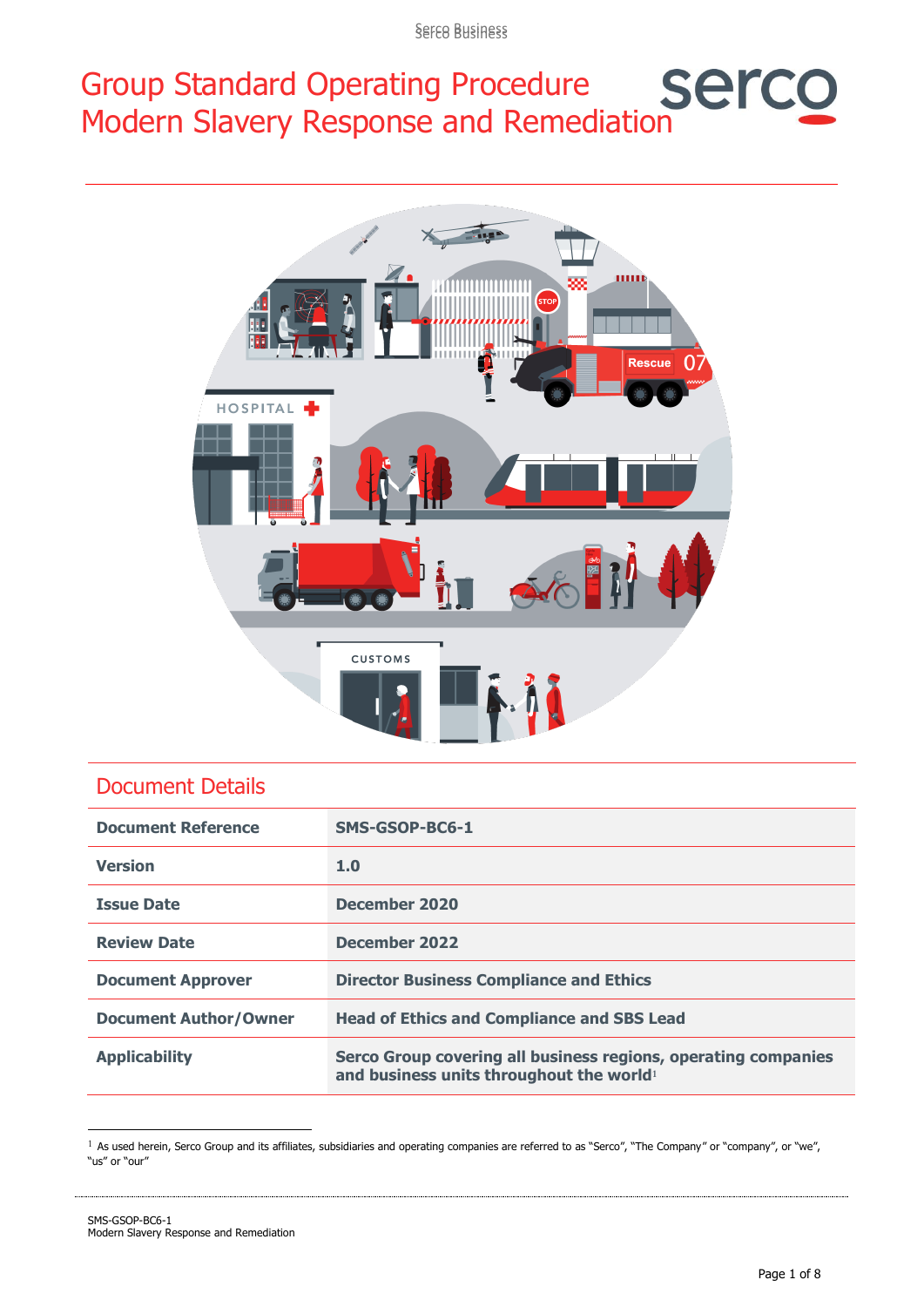

| <b>Version history</b> |                  |                                                                                                            |                                                          |  |
|------------------------|------------------|------------------------------------------------------------------------------------------------------------|----------------------------------------------------------|--|
| <b>Version</b>         | <b>Date</b>      | <b>Reason for release/version update</b>                                                                   | <b>Issued by</b>                                         |  |
| 1.0                    | December<br>2020 | Initial document providing the response<br>and remediation process in case of a<br>modern slavery incident | Robert Smith, Director Business<br>Compliance and Ethics |  |

### Document approval

| <b>Job Role</b> | <b>Name</b> | <b>Date approved</b> |
|-----------------|-------------|----------------------|
|                 |             |                      |
|                 |             |                      |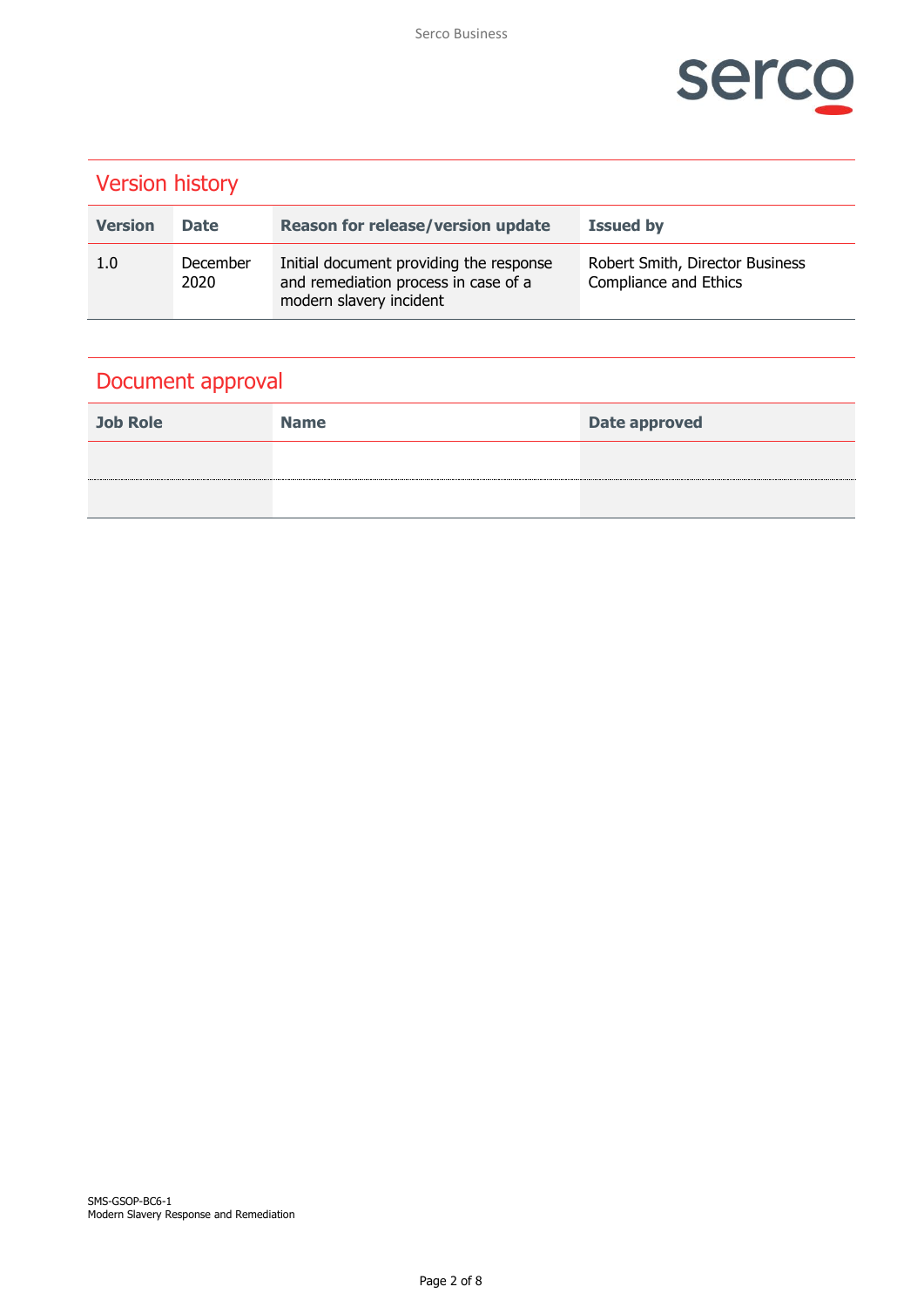

# Contents

| 2 |  |
|---|--|
|   |  |
|   |  |
|   |  |
|   |  |
|   |  |
|   |  |
|   |  |
|   |  |
| 5 |  |
| 6 |  |
|   |  |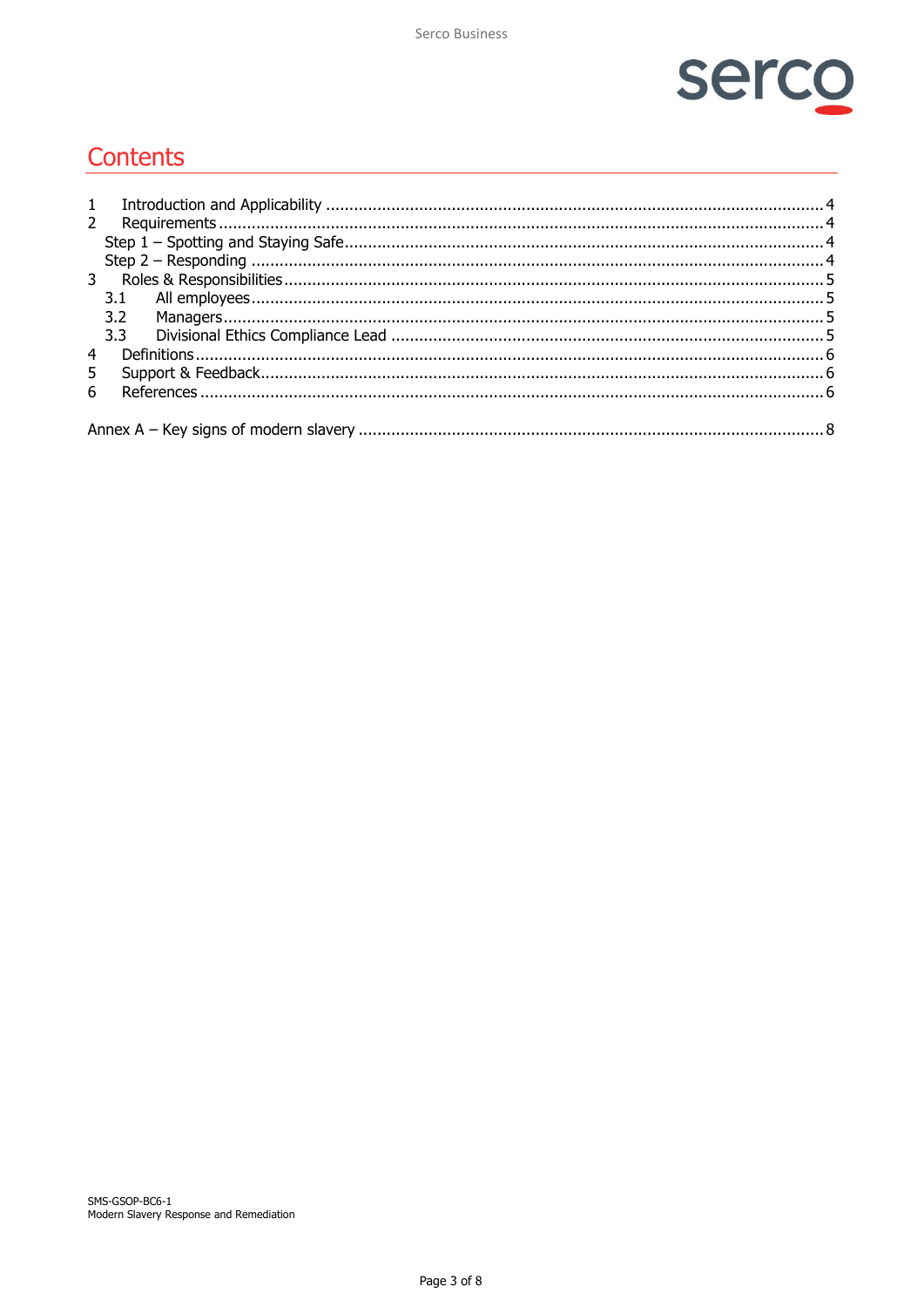# <span id="page-3-0"></span>1 Introduction and Applicability

We condemn slavery in all its forms. We do not tolerate it in our business or supply chain.

Should a situation ever arise where there is evidence or the suspicion of slavery, this must be addressed. This GSOP describes the process to be followed should any form of modern slavery be suspected in Serco's operations (whether using the services we provide, or using the assets we manage as a means to facilitate Modern Slavery, such as transport, accommodation services etc.) or suspected in a Third Party we work with.

### <span id="page-3-1"></span>2 Requirements

Victims of modern slavery are victims of a crime. Therefore, all Serco staff should remain vigilant to signs of a potential victim of modern slavery or human trafficking and respond to it by taking the steps outlined here.

This GSOP is supported by a Modern Slavery Response and Remediation Plan which provides additional guidance to the following steps.

### <span id="page-3-2"></span>Step 1 – Spotting and Staying Safe

If you see signs of modern slavery and believe an individual(s) are subject to modern slavery you should not approach them or raise your concerns with them, as you may put their life at further risk. Often victims of modern slavery are controlled by gangs and traffickers, who may threaten the victims' own safety or their family's safety. Likewise, you may be exposing yourself to potential harm.

If potential victim(s) of modern slavery request help, they should be put in a safe place and the local police contacted immediately.

<span id="page-3-3"></span>Annex A provides details on the typical signs of modern slavery.

### Step 2 – Responding

#### All employees

Must immediately inform the Manager of the site where the signs of a potential modern slavery victim have been spotted or where an approach has been made by a potential victim.

#### Manager

If a manager spots signs of or receives a report of a potential victim(s) of modern slavery, they should call the local Police immediately but no later than 48 hours of spotting the signs or receiving the report. In instances, where suspicions or concerns may involve children or young people, or where there is serious harm, the local Police should be contacted without delay.

If a manager is unsure then the situation should be discussed with Divisional Ethics Compliance Lead.

In parallel the manager should:

- inform Divisional Ethics Compliance Lead or General Counsel within 48 hours of the signs being spotted or raised so that appropriate measures to support the case can be taken. This might include informing the supplier which employs the potential victim of modern slavery
- cooperate with the authorities
- actively implement corrective actions (where necessary)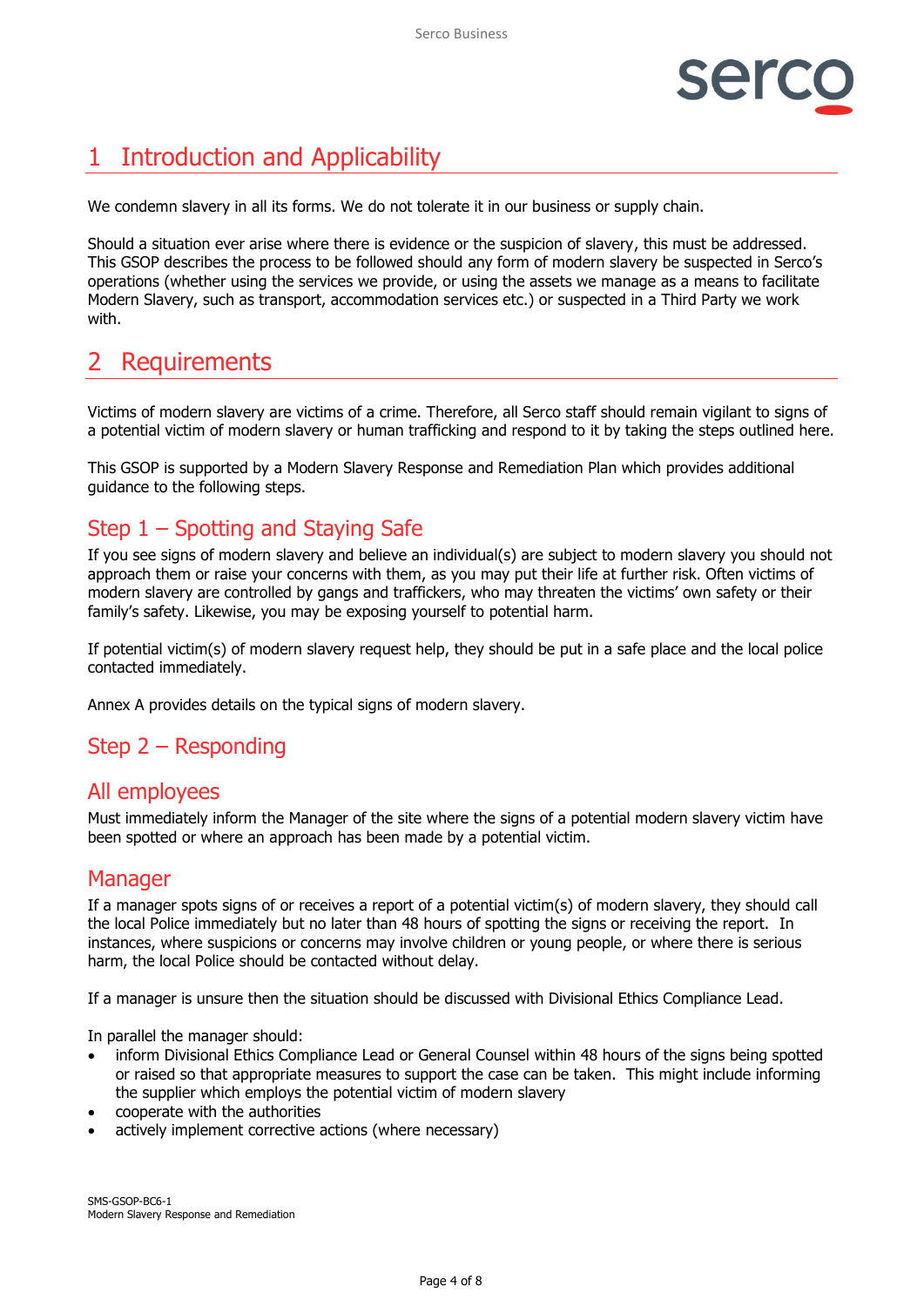

• work with Divisional Communications Lead to manage any media or external communication about the incident to ensure Serco is not viewed as complicit.

### Step 3 – Maintaining Confidentiality

Confidentiality is important when working with potential victims of modern slavery.

Potential victims have information about criminals who have trafficked and exploited them, and this makes them vulnerable. A potential victim's address, support arrangements or other details that may compromise their safety must not be disclosed to anyone who is not directly involved in the case.

#### Step 4 – Cooperation and Remediation

Upon reporting the matter to the local Police, Serco and its staff will cooperate with the Police and any other authorities and competent organisations with their investigation.

Serco's process for responding to violations is outlined below:

The Divisional Ethics and Compliance Lead in collaboration with the Manager involved and a member of procurement will:

- 1. Conduct an initial assessment of the allegations to ensure that there is enough information to understand the exploitation discovered and establish a remediation plan (including reviewing internal policies and procedures to determine what needs to change to prevent modern slavery from reoccurring).
- 2. Ascertain if a supplier or labour provider is implicated.
- 3. Document and maintain the evidence about the violations
- 4. Monitor and verify that progress with Police and relevant local authorities and local organisations
- 5. Document and record remedial steps taken.

### <span id="page-4-0"></span>3 Roles & Responsibilities

#### <span id="page-4-1"></span>3.1 All employees

All Serco staff have a duty to be vigilant to signs of a potential victim of modern slavery or human trafficking and respond to it. We recognise our frontline colleagues are more likely to meet potential victims due to the nature of their jobs, so it is important that everyone knows what steps to take.

#### <span id="page-4-2"></span>3.2 Managers

- Make staff aware of the red flags associated with modern slavery and the signs to look out for
- Ensure all observations or reports of potential modern slavery are timely handled and within 48 hours unless it involves children or serious harm when it should be done immediately
- Report suspected incidents to the local police
- Inform Divisional Ethics Compliance Lead or General Counsel within 48 hours of the signs being spotted or raised so that appropriate measures to support the case can be taken.
- Cooperate with the authorities
- Actively implement corrective actions (where necessary)
- Work with Divisional Communications Lead to manage any media or external communication about the incident to ensure Serco is not viewed as complicit.

### <span id="page-4-3"></span>3.3 Divisional Ethics Compliance Lead

Support any case of potential modern slavery that has been reported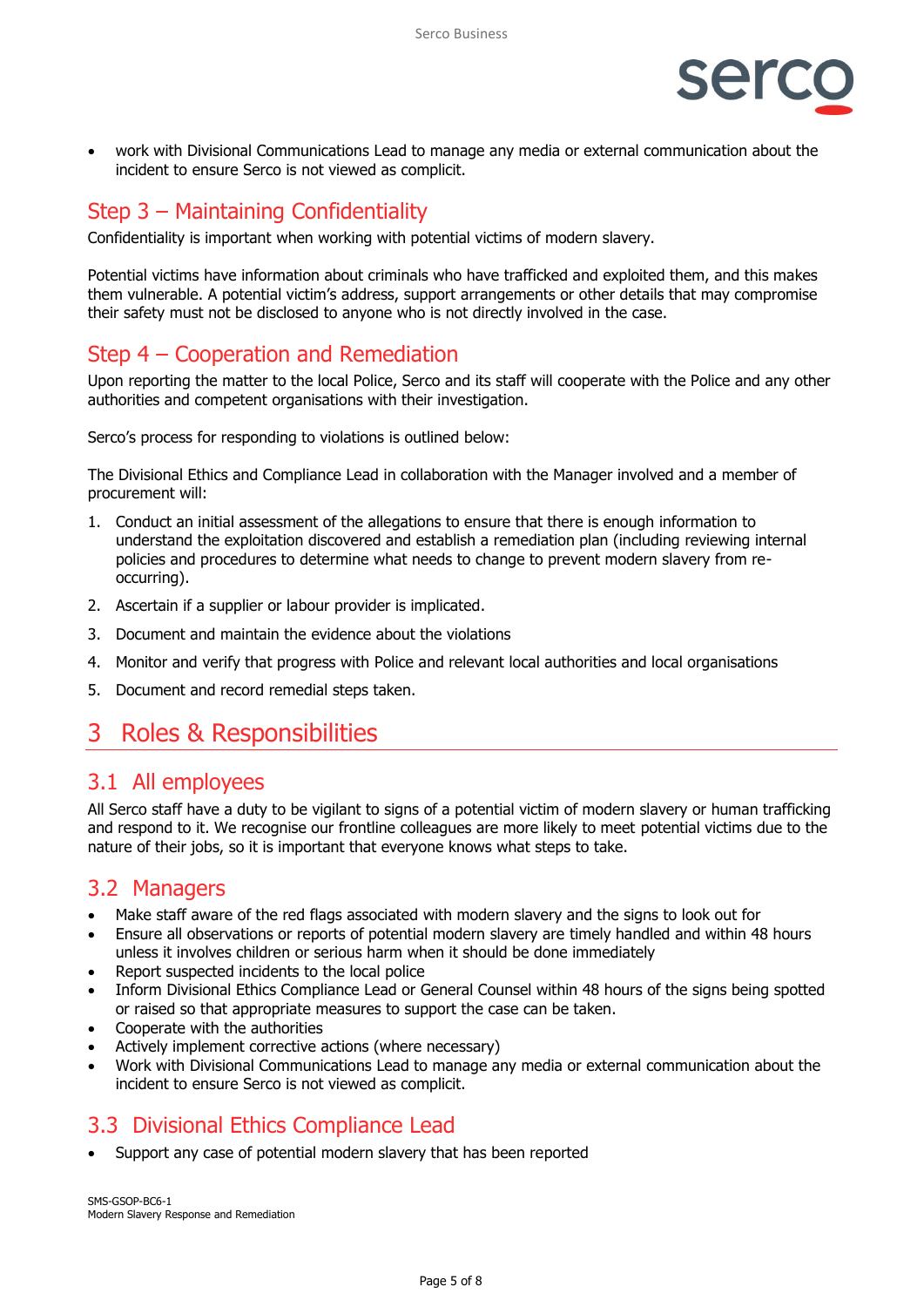

- Liaise with any third party where they are involved
- Review all cases and ensure any process improvements are identified and adopted to stop future incidents

## <span id="page-5-0"></span>4 Definitions

| <b>Term Used</b>      | <b>Definition</b>                                                                                                                                                                                                                                                                                                                                                                                                                                                                                                                                                                                                                                                                                                                                                                                                                                                                                         |  |
|-----------------------|-----------------------------------------------------------------------------------------------------------------------------------------------------------------------------------------------------------------------------------------------------------------------------------------------------------------------------------------------------------------------------------------------------------------------------------------------------------------------------------------------------------------------------------------------------------------------------------------------------------------------------------------------------------------------------------------------------------------------------------------------------------------------------------------------------------------------------------------------------------------------------------------------------------|--|
| <b>Modern Slavery</b> | Modern slavery is a serious and brutal crime in which people are treated as<br>commodities and exploited for criminal gain. Modern slavery, in particular<br>human trafficking, is an international problem with victims entering one of the<br>countries in which Serco operates legally, on forged documentation or illegally.<br>Modern slavery is an umbrella term, encompassing human trafficking, slavery,<br>servitude and forced labour. Someone is in slavery if they are:<br>Forced to work through mental or physical threat<br>Unpaid or not paid in line with the other workers on site or in line with the<br>local minimum wage<br>Owned or controlled by an 'employer' usually through mental or physical<br>abuse or the threat of abuse<br>Dehumanised, treated as a commodity or bought and sold as 'property'<br>Physically constrained or have restrictions placed on their freedom. |  |
| Human Trafficking     | Human trafficking is when men, women and children are moved and forced<br>into exploitation. The movement could be international but also within the<br>country, from one city to another or even just a few streets. A person is a<br>victim of human trafficking even if they have not yet been exploited but have<br>been moved for the purposes of exploitation.                                                                                                                                                                                                                                                                                                                                                                                                                                                                                                                                      |  |
| Servitude             | Servitude is like slavery, in that a person is under an obligation to provide a<br>service to another which is imposed on them by coercion.                                                                                                                                                                                                                                                                                                                                                                                                                                                                                                                                                                                                                                                                                                                                                               |  |
| <b>Forced Work</b>    | Forced work is defined as 'work or service which is exacted from any person<br>under the menace of any penalty and for which the person has not offered<br>himself/herself voluntarily and has been found in a number of different<br>industries including manufacturing, food processing, agriculture and<br>hospitality'.                                                                                                                                                                                                                                                                                                                                                                                                                                                                                                                                                                               |  |

## <span id="page-5-1"></span>5 Support & Feedback

Further help/support with implementing this operating procedure can be provided by Group and Divisional Ethics Compliance Leads.

### <span id="page-5-2"></span>6 References

The following documents should be referred to when implementing this operating procedure:

| <b>Reference</b> | <b>Location</b>                                                      | <b>Title</b>                |
|------------------|----------------------------------------------------------------------|-----------------------------|
| SMS-GS-BC5       | MySerco > SMS > Business<br>Conduct and Ethics ><br><b>Standards</b> | Human Rights Group Standard |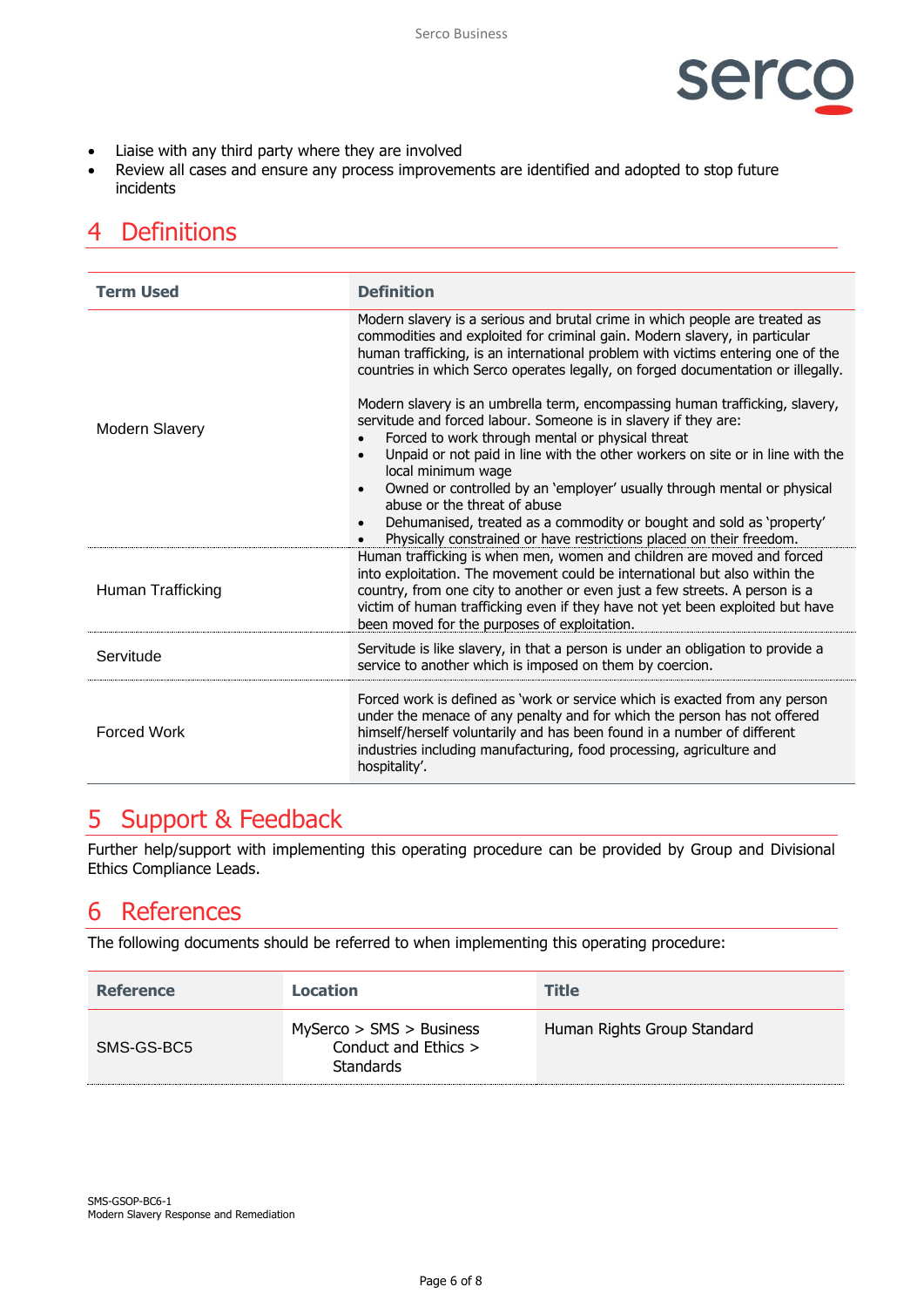

FBCE18 - Modern Slavery Response and Remediation Plan and **Guidance** 

MySerco > SMS > Business Conduct and Ethics > Forms, templates and guidance

Modern Slavery Response and Remediation Plan and Guidance